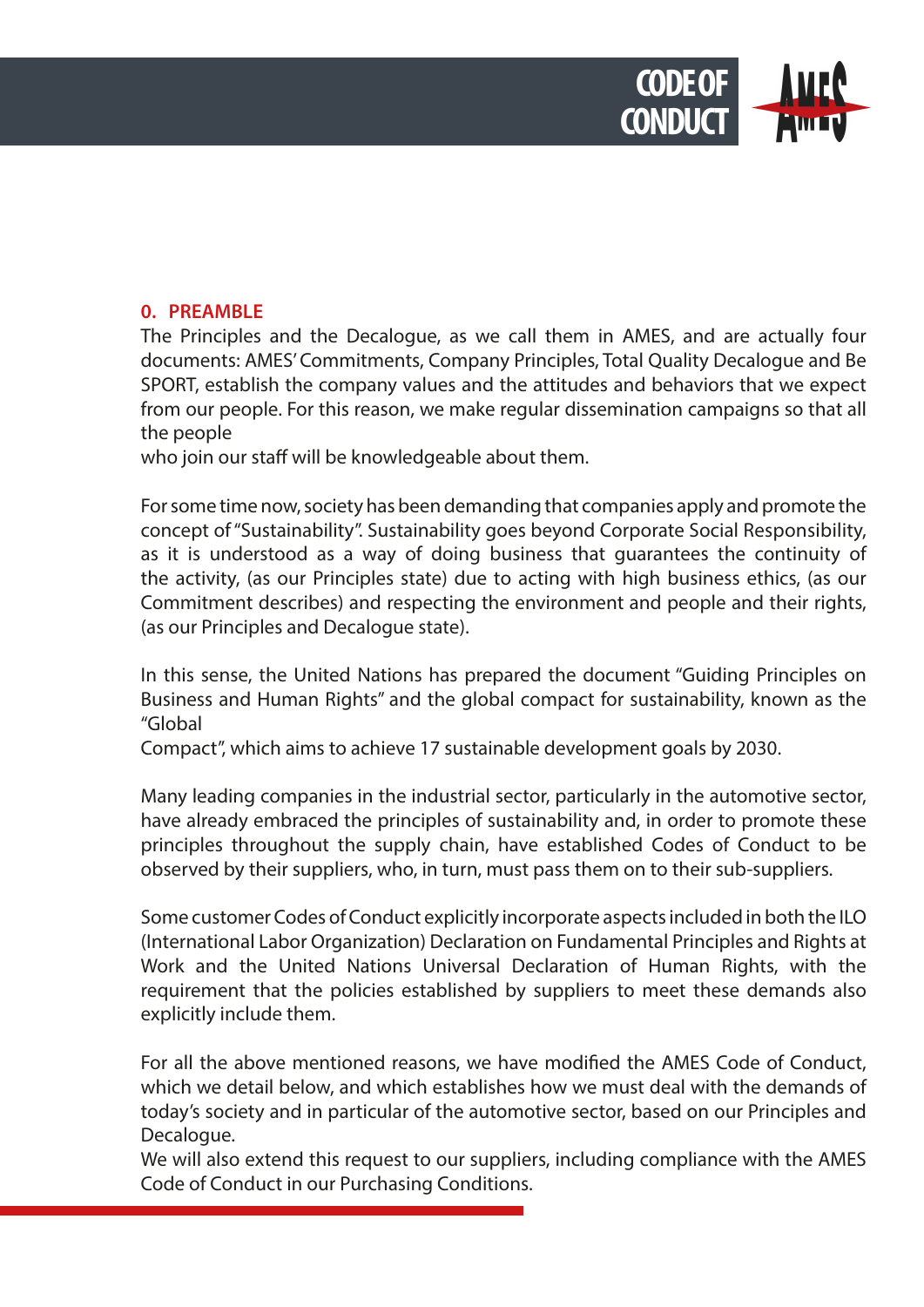

### **1. AIM**

The purpose of this procedure is to define the code of conduct that the people from AMES should contemplate in those decisions that, within their professional scope, may affect the company's results both in short and long term.

# **2. SCOPE**

This procedure is applicable to all people of all companies and work centers of AMES.

# **3. BUSINESS ETHICS / ETHICS IN BUSINESS**

AMES expects its people to behave ethically in their professional actions and in compliance with the laws of the country where they operate; the following aspects will be taken into account:

# 3.1 **Responsible supply of materials and requirements for Suppliers**

AMES can't supply or use products made from raw materials, which, to obtain them, may contribute to the violation of human rights or other ethical misconduct and, therefore, will require its suppliers of raw materials to use smelters and refineries that do not present conflicts in this regard, especially for the acquisition of tin, tungsten, tantalum and gold. (Conflict Minerals).

AMES shall make explicit in its Conditions of Purchase the prohibition of suppliers using child labor, being involved in any form of slavery, forced or obligatory labor or human trafficking or not respecting their labor rights with respect to any type of discrimination, contracts, wages and benefits or working hours or freedom of association and collective bargaining.

In terms of business ethics, AMES expects its suppliers to apply policies against any practice of corruption, extortion, bribery, etc.) or conflict of interest, and instead, to develop their activity with principles of fair competition and antitrust. Respect to environmental issues, suppliers must apply policies for the optimization of natural resources, raw materials and energy resources, prioritizing supplies from renewable energies and ensuring at all times the quality of the water they return to the environment and the reduction of greenhouse gas emissions.

Suppliers shall have a channel for receiving and handling complaints about possible noncompliance with the above points that protects whistle blowers from any type of retaliation.

# 3.2 **Fight against corruption**

Rejection of all corrupt practices and behaviors, both in the commercial relationships that are established (suppliers, customers), and in the procedures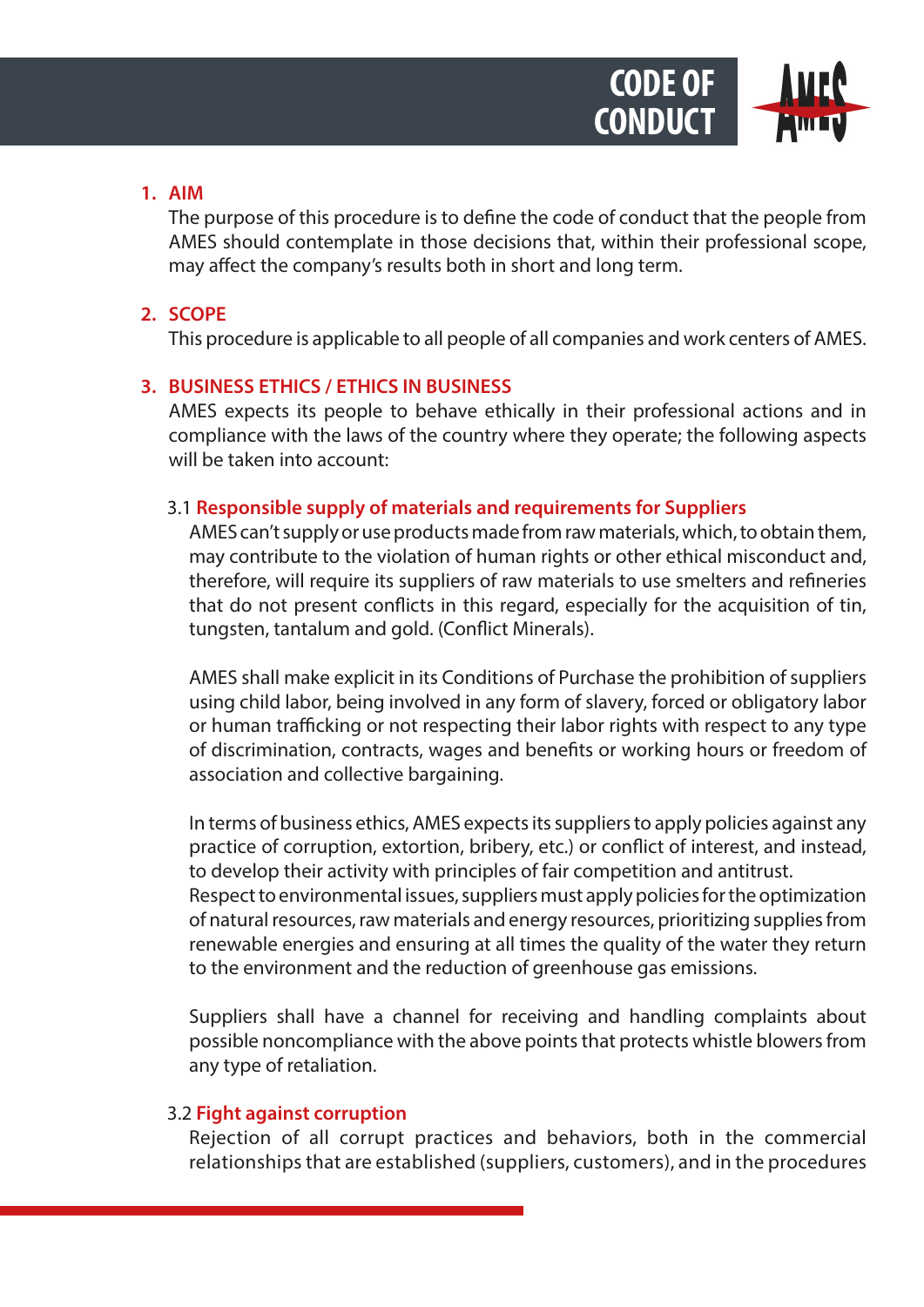

that are carried out with the public administrations of the countries in which they operate.

No person from AMES, or acting on behalf of AMES, will accept, grant or offer bribes, inadmissible donations or undue benefits in the relations with customers, suppliers, officials or other business partners.

#### 3.3 **Privacy and personal information**

AMES departments that have personal data of employees, former employees, that are carried out with the public administrations of the countries in which they operate.

No person from AMES, or acting on behalf of AMES, will accept, grant or offer bribes, inadmissible donations or undue benefits in the relations with customers, suppliers, officials or other business partners.

#### 3.3 **Privacy and personal information**

AMES departments that have personal data of employees, former employees, customers, suppliers and other interested persons are responsible for protecting them, as well as maintaining the confidentiality criteria that have been acquired. Personal data will only be collected, processed, used and stored when there is the consent of the person concerned, a contractual agreement or some other legal basis.

# 3.4 **Intellectual Property (Know-How) and company data. (Disclosure of information).**

In addition to the confidentiality aspects described in the Customer Service Principle, it is expected that the people from AMES who have access to the organization's data or data related to the company's own Intellectual Property (*know-how*), make an appropriate use of it according to the ethical behavior that we are describing; therefore, that they do not disseminate it in any way outside the scope of the company, even after the employment relationship with AMES has ended.

We will likewise respect the intellectual property of third parties and will not make unauthorized use of their know-how, patents or copyrights.

### 3.5 **Conflict of interests**

Decisions can only be made based on solid objective arguments, without the influence of personal relationships or opinions. The people from AMES who have personal interests in any of their suppliers or customers will refrain from making any decision that affects the supplier or customer.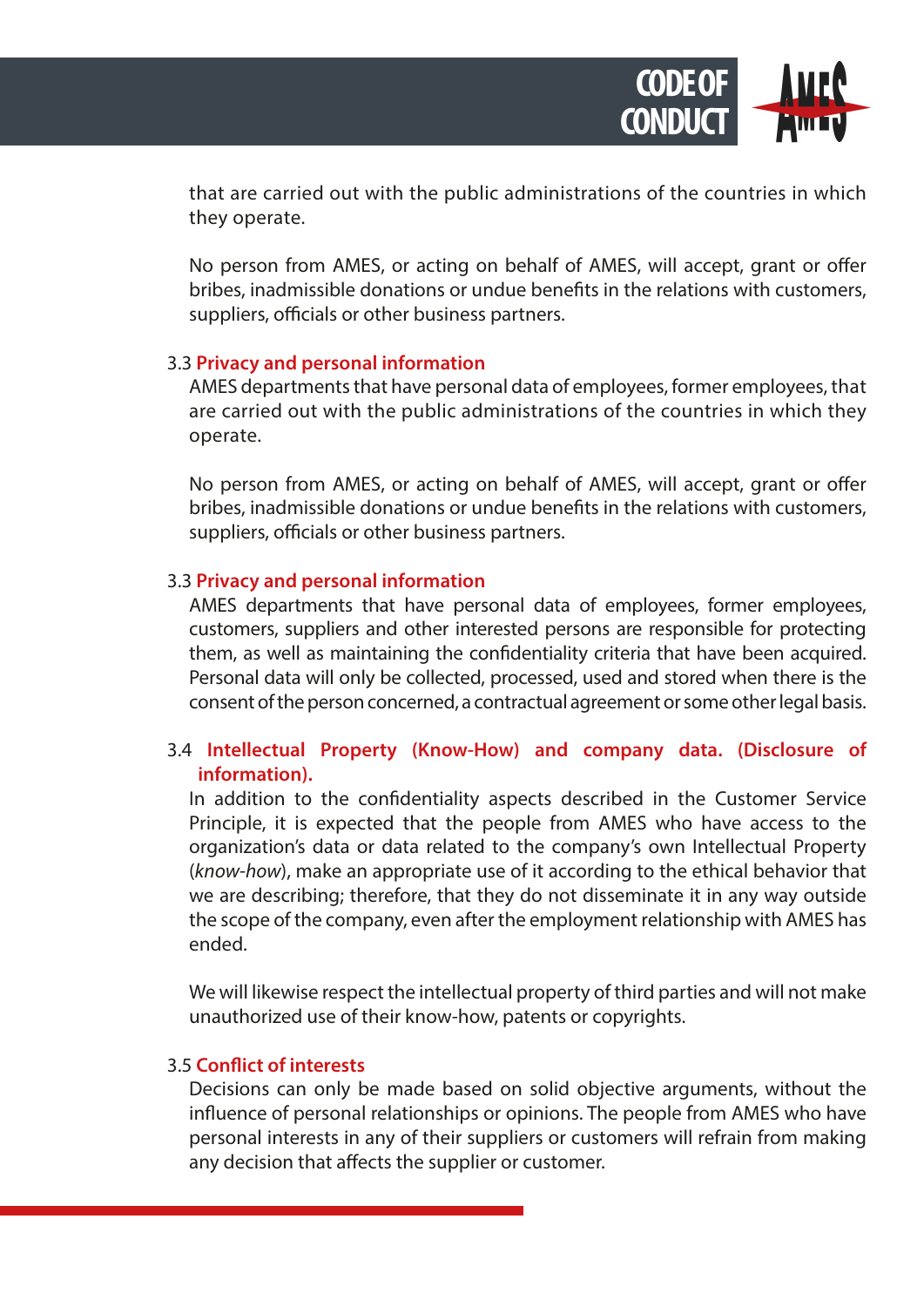

## 3.6 **Financial accountability. Accurate Records**

No AMES document shall be falsified or altered inappropriately. Financial officers shall ensure that all transactions are legal and that they have passed the expected internal controls.

## 3.7 **Fair Competition and Antitrust Laws**

Business aspects and decisions shall be based on fair competition practices and strict observance of existing competition and antitrust laws.

### 3.8 **Regarding export limitations to sanctioned countries**

AMES shall not export or sell its products to countries that are sanctioned for terrorist activities, drug trafficking or other actions deemed appropriate by the governments of the countries in which AMES operates.

# 3.9 **Channel for receiving complaints and possible breaches**

Ames makes available to all interested parties the e-mail address **whistleblower@ames.group** to collect and deal with possible breaches of the contents of this Code of Conduct, guaranteeing the protection of the informants against any type of retaliation.

The recipients of the mails of these possible non-compliances are:

- The HR Director, as responsible for social sustainability.
- The Commercial Director, as the person responsible for regulatory compliance.

• The Management Systems Director, as the person responsible for environmental sustainability.

### **4. ENVIRONMENT**

All work centers of AMES will have the permits, licenses, inspections and reports required by law of the country for the development of their activity; they will be updated and available for review at any time.

Likewise and taking into account the commitment to the environment, actions will be taken to improve the environmental performance of our products and services, as well as to reduce the use of the natural resources used, choosing alternatives with less environmental impact.

# 4.1 **Energy consumption and resource efficiency**

Documented monitoring of energy consumption, water, raw materials and packaging materials will be carried out in each center, seeking options to improve their efficiency and, therefore, reducing their consumption in relation to the units or Tm produced.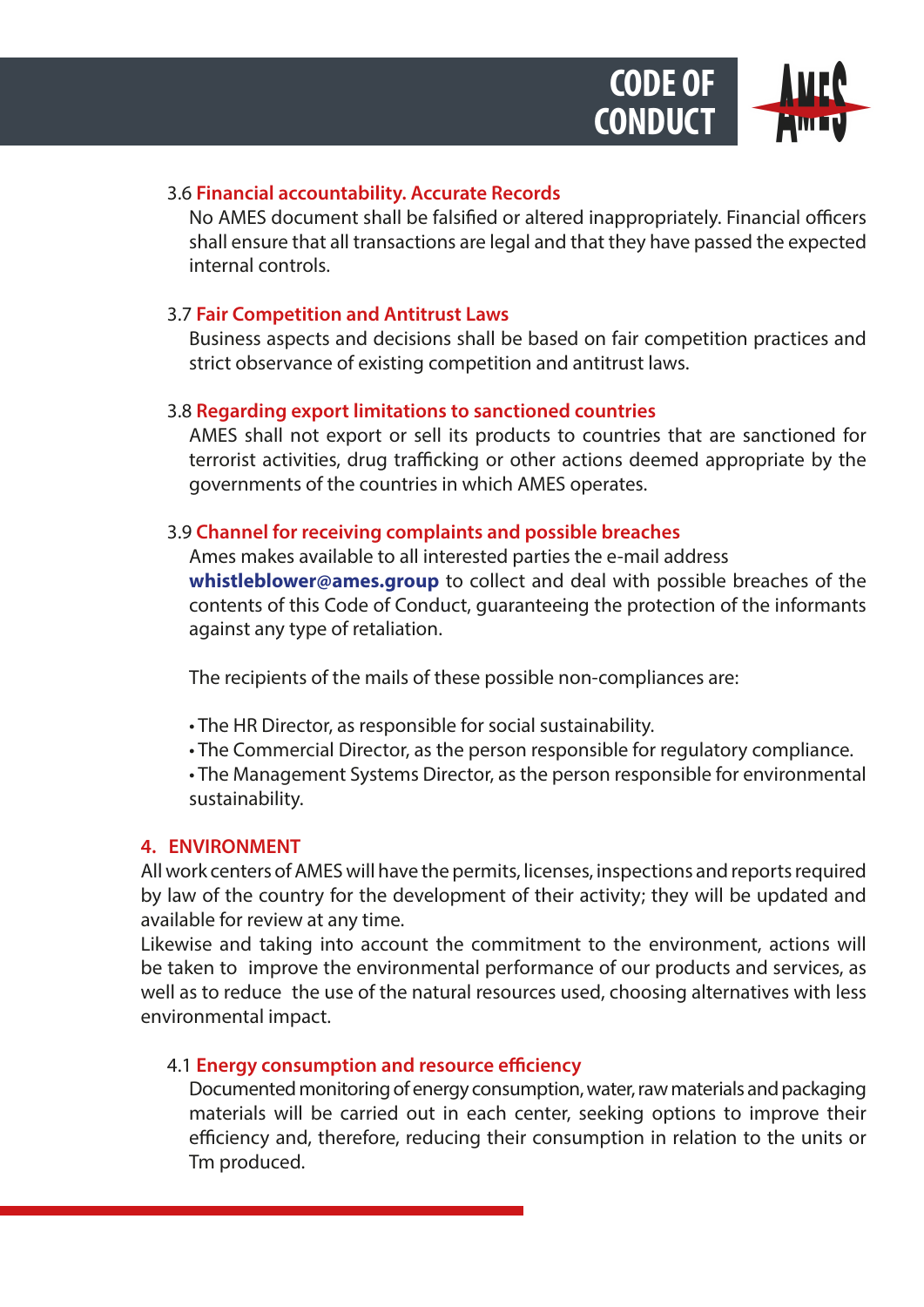

### 4.2 **Emissions, wastewater discharges and waste management**

In the line of consumption, options will be sought to reduce atmospheric emissions, especially those corresponding to greenhouse gases and in particular those corresponding to CO2, wastewater discharges and the generation of waste per unit or tonne produced.

Likewise, the reuse and recycling of waste will be prioritized over its energy recovery or, as a last resort, its deposit in controlled landfills.

### 4.3 **Responsible management of chemical products**

We will actively work to limit and restrict the amount of chemical products used in productive activities and to select chemicals with the lowest possible risk to health and the environment.

### **5. HUMAN RIGHTS AND LABOR CONDITIONS**

At AMES we will apply the same requirements to ourselves as we do to our suppliers and therefore we will not use child labor under any circumstances, we will not be involved in any form of slavery, forced labour or obligatory or human trafficking and we will respect their labor rights: Contracts, wages and benefits, working hours, freedom of association and collective bargaining, etc..

### 5.1 **Young workers**

Only people who meet the minimum legal age established by law in each country will be hired. Also, people under 18, or under the age established by the law as a condition of a young worker, can not do overtime, night shift or dangerous jobs.

The apprenticeship programs or internships for students will be done according to the requirements that the applicable laws and regulations establish, carrying the necessary records that are established to protect their rights.

### 5.2 **Salaries and remuneration**

All persons will receive a salary statement / receipt which includes the appropriate information to be able to verify the compensation received for the work in each payment period. This compensation must be in accordance with all legal requirements, including minimum wage, hours of work and overtime.

### 5.3 **Health and Safety**

All information related to the health and safety of people and to emergency procedures must be personally communicated and published in each workplace in a language that the worker understands. Likewise, necessary personal protection equipment will be provided, which will be easily accessible. Training in machines, equipment and safety required by each job will also be done.